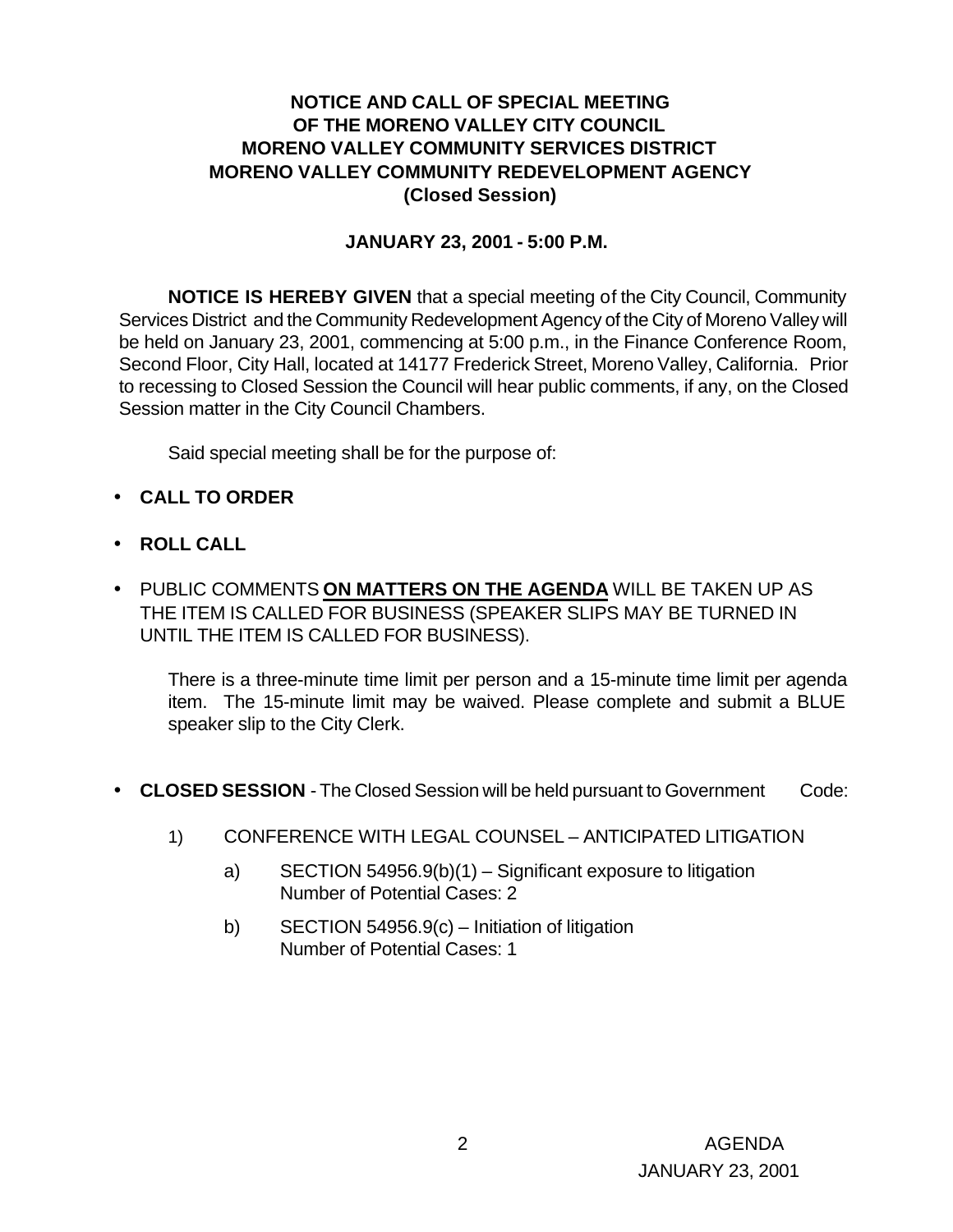### • **CLOSED SESSION (Continued)**

- 2) SECTION 54956.9(a) CONFERENCE WITH LEGAL COUNSEL EXISTING LITIGATION
	- a) Case: *Coachella Valley Housing Coalition v. City of Moreno Valley* Court: United States District Court, Central District of California Case No: EDCV 96-430-RT(VAPx)
	- b) Case: *City of Moreno Valley v. David Lerma* Court: Riverside Superior Court Case No: RSC 346259
	- c) Case: *City of Moreno Valley v. County of Riverside* Court: Riverside Superior Court Case No: RSC 352554
	- d) Case: *City of Corona v. All Persons Interested in the Matter of the Validity of the Continuous Operating Covenant Agreement Dated November 15, 2000, By and Between the City of Corona, A California Municipal Corporation and Robertson's Ready Mix, LTD., a California Limited Partnership* Court: Riverside Superior Court Case No: RSC 351283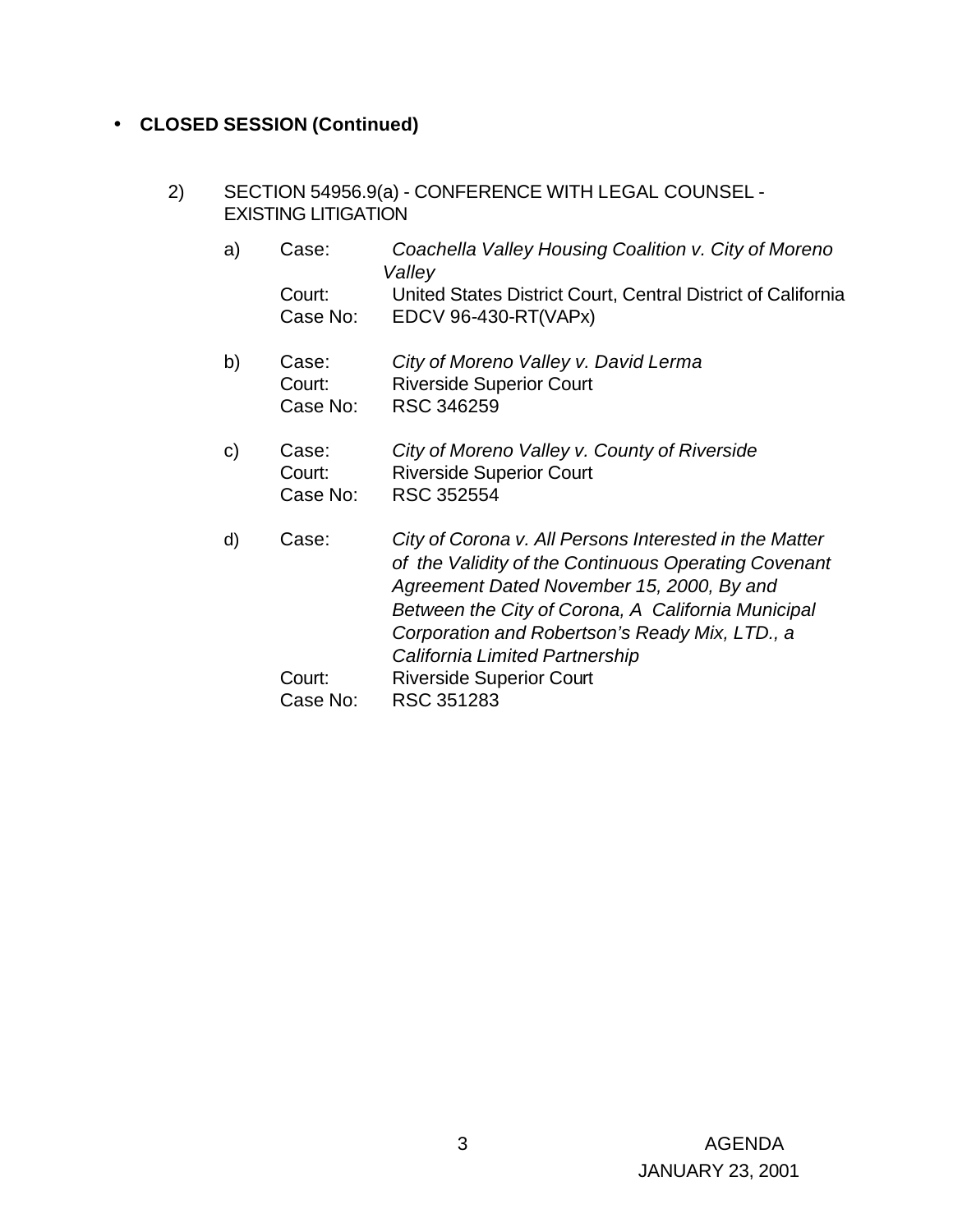## **NOTICE AND CALL OF CONTINUED SPECIAL MEETING OF THE MORENO VALLEY CITY COUNCIL**

# **JANUARY 23, 2001 – 6:00 P.M.**

**NOTICE IS HEREBY GIVEN** that a continued special meeting of the Moreno Valley City Council will be held on January 23, 2001, commencing at 6:00 P.M. in the City Council Chamber, City Hall, located at 14177 Frederick Street, Moreno Valley, California.

Said special meeting shall be for the purpose of:

# **AGENDA**

- **CALL TO ORDER**
- **PLEDGE OF ALLEGIANCE**
- **INVOCATION –** Pastor Keven Crothers, Moreno Valley Christian Church
- **ROLL CALL**
- **INTRODUCTIONS**
- **PUBLIC HEARINGS**
	- 1. PUBLIC HEARING ON MATERIAL BREACHES RELATING TO CABLE TELEVISION LICENSES (CONTINUED FROM JANUARY 9, 2001) (Report of: Assistant City Manager)

Recommendation: That the City Council review the memorandum prepared by the City's special counsel and complete the continued public hearing to take evidence and make a determination and findings concerning allegations of material breaches relating to the cable television licenses in the City of Moreno Valley.

After taking evidence and/or testimony, the City Council may:

- 1. Continue the public hearing for receipt of additional evidence/testimony.
- 2. Close the public hearing and determine no franchise breach has occurred as to either TCI or ACT-V Franchise.
- 3. Close the public hearing, determine that franchise breach has occurred as to TCI Franchise, ACT-V Franchise, or both, and direct staff to prepare a formal resolution for adoption at the next meeting, making appropriate findings of fact and ordering appropriate corrective action.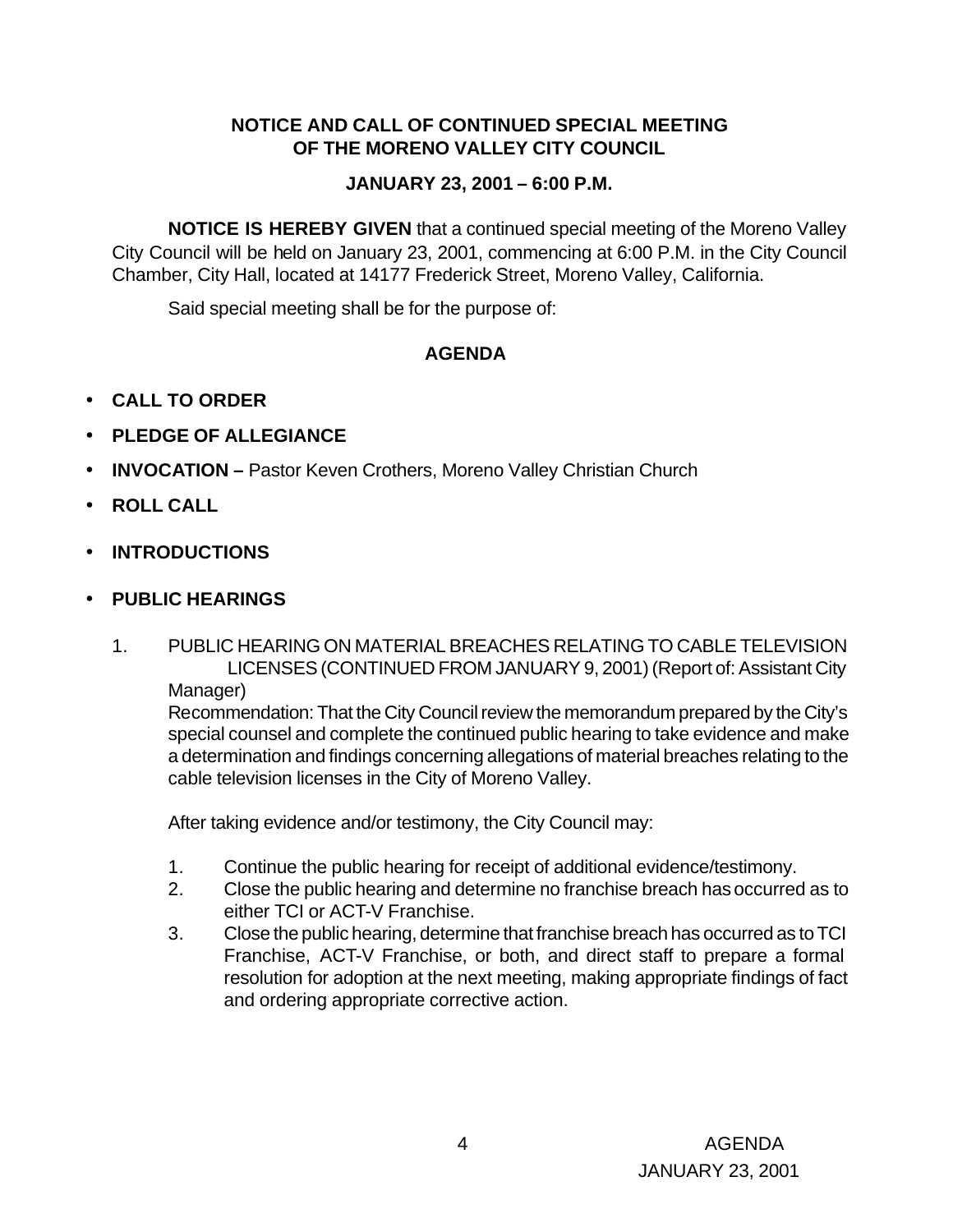#### **ADJOURN TO REGULAR MEETING**

### **AGENDA JOINT MEETING OF THE MORENO VALLEY CITY COUNCIL MORENO VALLEY COMMUNITY SERVICES DISTRICT MORENO VALLEY COMMUNITY REDEVELOPMENT AGENCY**

## **REGULAR MEETING - JANUARY 23, 2001 7:00 P.M.**

(or as soon thereafter as the Special Meeting is concluded)

- **CALL TO ORDER**
- **ROLL CALL**

#### • **SPECIAL PRESENTATIONS**

1. Employee of the Quarter – Anti-Graffiti Task Force

Dennis Buckle, Public Works Brian Durfee, Public Works George Rakow, Public Works Jan Hampton, CEDD Steve Jacobs, Media/Communications Division, Administrative Services Carlton Allen, MVPD Duane Winchell, MVPD

- 2. Officer of the Quarter Officer Brandon Ford
- 3. Presentation by Richard Meyers of the Automobile Club of Southern California
- PUBLIC COMMENTS **ON ANY SUBJECT NOT ON THE AGENDA** UNDER THE JURISDICTION OF THE CITY COUNCIL (COMMENTS NOT CONCLUDED BY 7:30 P.M. WILL BE HEARD PRIOR TO CITY COUNCIL CLOSING COMMENTS AT THE END OF THE AGENDA)

There is a three-minute time limit per person. Please complete and submit a PINK speaker slip to the Bailiff.

• PUBLIC COMMENTS **ON MATTERS ON THE AGENDA** WILL BE TAKEN UP AS THE ITEM IS CALLED FOR BUSINESS, BETWEEN STAFF'S REPORT AND CITY COUNCIL DELIBERATION (SPEAKER SLIPS MAY BE TURNED IN UNTIL THE ITEM IS CALLED FOR BUSINESS.)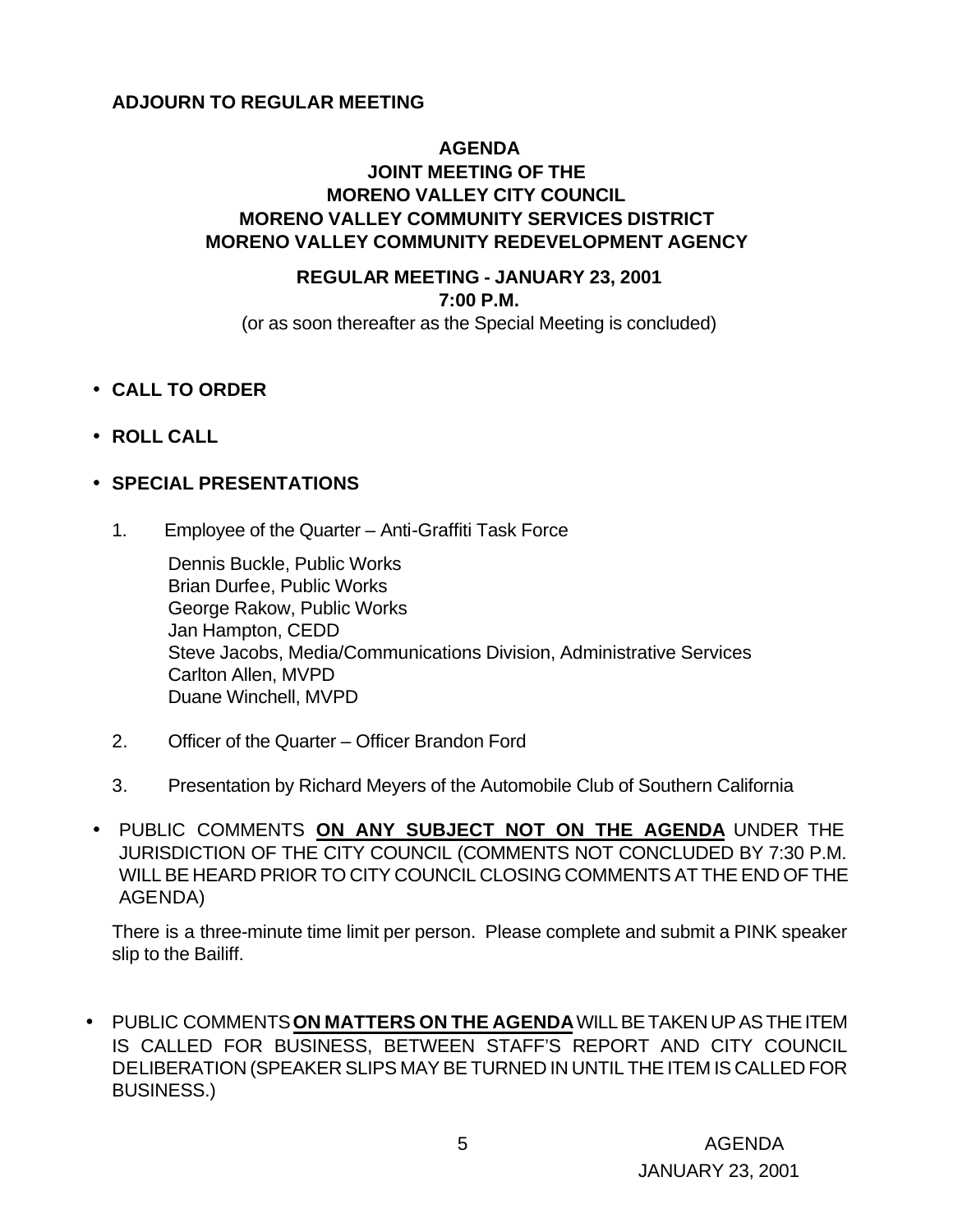There is a three-minute time limit per person and a 15-minute time limit per agenda item. The 15-minute limit may be waived. Please complete and submit a BLUE speaker slip to the Bailiff.

## • **JOINT CONSENT CALENDARS (SECTIONS A-C) OF THE MORENO VALLEY CITY COUNCIL, COMMUNITY SERVICES DISTRICT, AND COMMUNITY REDEVELOPMENT AGENCY**

All items listed under the Consent Calendars are considered to be routine and noncontroversial, and may be enacted by one motion unless a member of the Council, Community Services District, or Redevelopment Agency requests that an item be removed for separate action. The motion to adopt the Consent Calendars is deemed to be a separate motion by each Agency and shall be so recorded by the City Clerk. Items withdrawn for report/discussion will be heard after public hearing items.

### **A. CONSENT CALENDAR** - **CITY COUNCIL**

- A1. ORDINANCES FIRST READING BY TITLE ONLY Recommendation: Waive reading of all Ordinance Introductions and read by title only.
- A2. ACCEPTANCE OF THE COMPREHENSIVE ANNUAL FINANCIAL REPORT FOR THE FISCAL YEAR ENDED JUNE 30, 2000 (Report of: Director of Finance/City Treasurer) Recommendation: Accept the Comprehensive Annual Financial Report for the Fiscal Year Ended June 30, 2000.
- A3. APPOINTMENT TO THE PARKS AND RECREATION ADVISORY COMMITTEE (Report of: Acting City Clerk) Recommendation: Appoint Allen Ganibe to the Parks and Recreation Advisory Committee as the teenage member for a term expiring January 27, 2004, or upon high school graduation, whichever comes first.
- A4. MINUTES REGULAR MEETING OF NOVEMBER 14, 2000 (Report of: Acting City Clerk) Recommendation: Approve as submitted
- A5. MINUTES SPECIAL MEETING OF DECEMBER 5, 2000 (Report of: Acting City Clerk) Recommendation: Approve as submitted
- A6. WARRANT REGISTERS DECEMBER 31, 2000 (Report of: Director of Finance/City Treasurer) Recommendation: Adopt Resolution No. 2001-03, approving the Warrant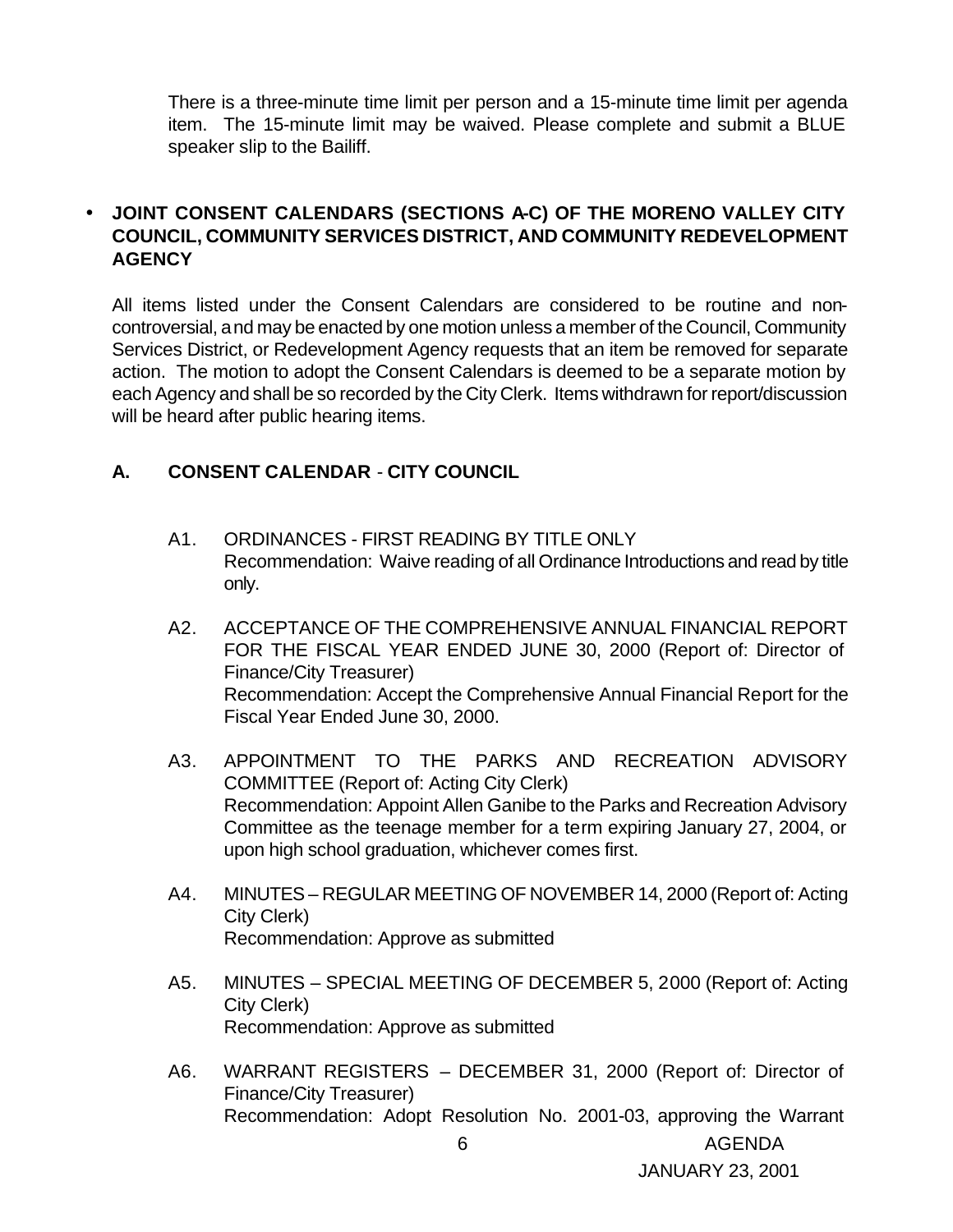Registers, including wire transfers, dated December, 2000 in the total amount of \$4,378,874.95.

#### Resolution No. 2001-03

A Resolution of the City Council of the City of Moreno Valley, Approving the Warrant Registers, Dated December 31, 2000

- A7. ECONOMIC DEVELOPMENT WEBSITE CONTRACT APPROVAL (Report of: Director of Community and Economic Development) Recommendation: Authorize the City Manager to negotiate and execute a contract with GIS Planning not to exceed \$40,000 to develop and implement an Economic Development Website.
- A8. ECONOMIC DEVELOPMENT MARKETING PLAN CONTRACT APPROVAL (Report of: Director of Community and Economic Development) Recommendation: Authorize the City Manager to negotiate and execute a contract with Geographics Inc. not to exceed \$165,000 to design and implement a comprehensive economic development marketing program for the City of Moreno Valley.
- A9. BID AWARD FAIRWAY MOWER (BID #00/01-02) (Report of: Director of Finance/City Treasurer) Recommendation: Award the bid for the purchase of one Fairway Mower to Turf Star of Bermuda Dunes, California and authorize the Finance Director to execute the necessary documents in the amount of \$43,967.27, as appropriated in fiscal year 00/01, for program 00161.76410.6641.645.
- A10. CHANGE IN POLICE ENFORCEMENT MOTORCYCLES (Report of: Chief of Police) Recommendation: Approve the change in the Police Enforcement Motorcycle from the Kawasaki 1000-P to the BMW R 1100 RT-P and approve budget expenditures in FY 00/01, in the amount of \$73,200 for the Purchase of (4) four fully equipped BMW R 1100 RT-P Police Enforcement Motorcycles. (These will be used to replace (4) four Kawasaki Police Enforcement Motorcycles that have become fully depreciated).
- A11. APPROVAL OF HOUSING ASSISTANCE AGREEMENT WITH THE COACHELLA VALLEY HOUSING COALITION (CVHC) AND BUDGET APPROPRIATION FOR PROJECT FUNDING (Report of: Director of Community and Economic Development) Recommendation: Approve the Housing Assistance Agreement with the Coachella Valley Housing Coalition; authorize the Mayor and Agency Chair to execute the agreement; and appropriate \$1,400,000 from the unappropriated balance for the Low & Moderate Income Housing Fund (894.894.3911) and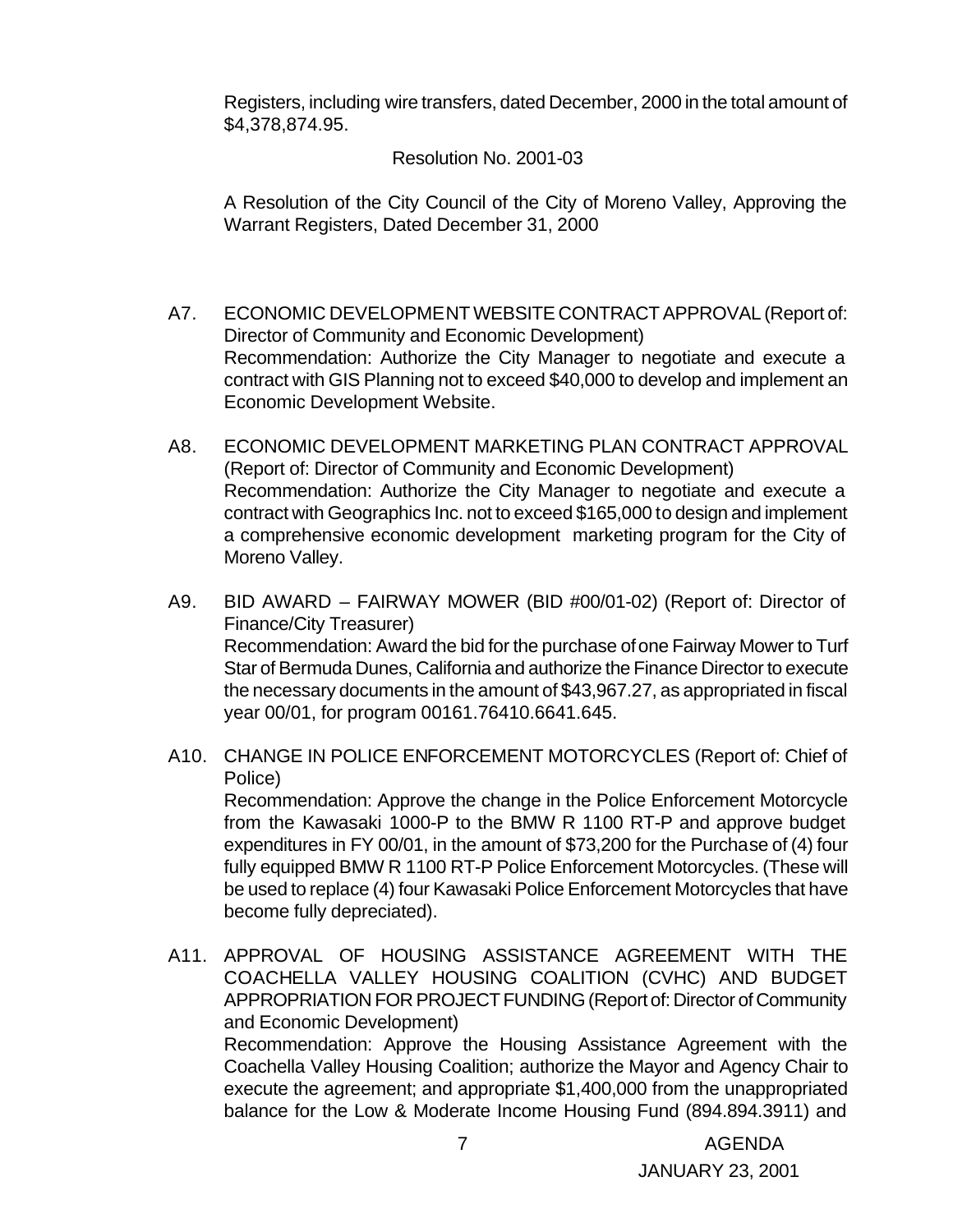\$600,000 from the Ownership Housing Development Project account (894.85030.7200) to the CVHC Housing Project account (894.71920.7XXX).

## **B. CONSENT CALENDAR** - **COMMUNITY SERVICES DISTRICT**

- B1. ORDINANCES FIRST READING BY TITLE ONLY Recommendation: Waive reading of all Ordinance Introductions and read by title only.
- B2. APPROPRIATION OF EXISTING FUNDS FOR THE POLICE ACTIVITIES LEAGUE PROGRAM (Report of: Director of Parks and Recreation) Recommendation: Approve the amended employee classification roster to include one Unsupported Officer; authorize the addition of one Unsupported Officer to the Parks and Recreation PAL Program and appropriate the existing budget for the Parks and Recreation PAL Program in the amount of \$72,966.00 to account 126.75740, to be utilized for the additional personnel to the Parks and Recreation PAL Program; approve the amended employee classification roster to include one Recreation Leader; authorize the addition of one Recreation Leader to the Parks and Recreation PAL Program and appropriate the existing budget for the Parks and Recreation PAL Program in the amount of \$17,753.62 to account 126.75740, to be utilized for the additional personnel to the Parks and Recreation PAL Program and approve the amended employee classification roster to include one Recreation Aide; authorize the addition of one Recreation Aide to the Parks and Recreation PAL Program and appropriate the existing budget for the Parks and Recreation PAL Program in the amount of \$9,155.83 to account 126.75740, to be utilized for the additional personnel to the Parks and Recreation PAL Program.
- B3. REQUEST TO ADVERTISE A NOTICE REQUESTING PROPOSALS MORENO VALLEY COMMUNITY SERVICES DISTRICT NO. D-SG1/01 -MAINTENANCE OF PARKWAY AND MEDIAN LANDSCAPING AND IRRIGATION – STANDARD SERVICE (Report of: Director of Public Works/City Engineer) Recommendation: Adopt the area map and maintenance specifications, which are on file in the office of the Director of Public Works; acknowledge the previous Environmental Determinations relating to the existing landscape areas as approved per each tract's EIR Certification; and authorize the City Clerk to advertise a Notice Requesting Proposals for Project D-SG1/01.
- B4. MINUTES REGULAR MEETING OF NOVEMBER 14, 2000 (Report of: Acting City Clerk) Recommendation: Approve as submitted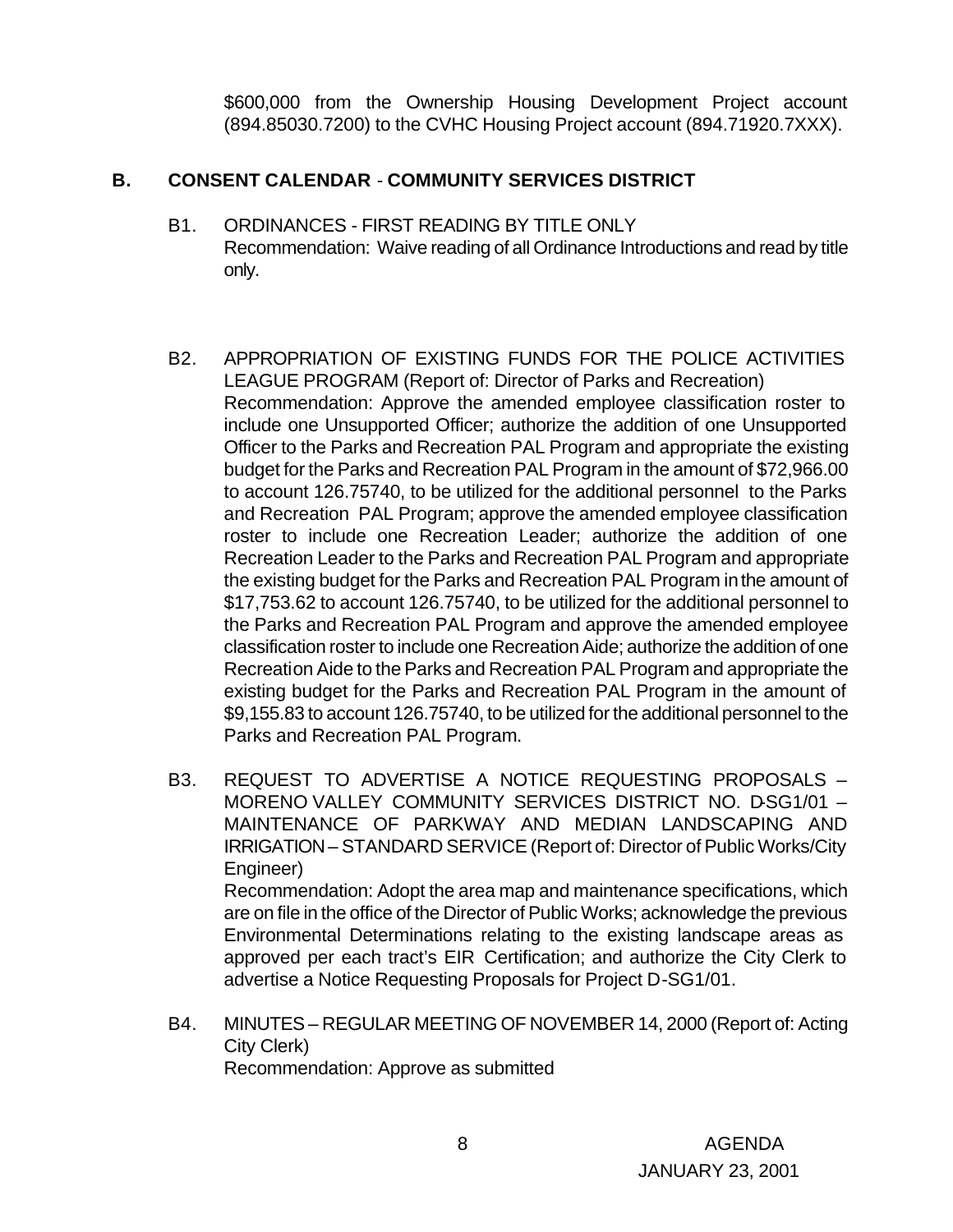## **C. CONSENT CALENDAR** - **COMMUNITY REDEVELOPMENT AGENCY**

- C1. ORDINANCES FIRST READING BY TITLE ONLY Recommendation: Waive reading of all Ordinance Introductions and read by title only.
- C2. MINUTES REGULAR MEETING OF NOVEMBER 14, 2000 (Report of: Acting City Clerk) Recommendation: Approve as submitted
- C3. APPROVAL OF HOUSING ASSISTANCE AGREEMENT WITH THE COACHELLA VALLEY HOUSING COALITION (CVHC) AND BUDGET APPROPRIATION FOR PROJECT FUNDING (Report of: Director of Community and Economic Development) Recommendation: Approve the Housing Assistance Agreement with the Coachella Valley Housing Coalition; authorize the Mayor and Agency Chair to execute the agreement; and appropriate \$1,400,000 from the unappropriated balance for the Low & Moderate Income Housing Fund (894.894.3911) and \$600,000 from the Ownership Housing Development Project account (894.85030.7200) to the CVHC Housing Project account (894.71920.7XXX).

## **D. REPORT OF ACTION FROM CLOSED SESSION BY CITY ATTORNEY, IF ANY**

#### **E. PUBLIC HEARINGS**

- E1. PUBLIC HEARING FOR INCLUSION OF KRISTEN COURT INTO THE COMMUNITY SERVICES DISTRICT ZONE B (RESIDENTIAL STREET LIGHTING) (Report of: Director of Public Works/City Engineer) Recommendation: That the City Council, acting in their capacity as the Board of Directors of the Moreno Valley Community Services District (CSD):
	- 1. Conduct the Public Hearing to consider the inclusion of Kristen Court into the CSD Zone B (Residential Street Lighting), the installation charge spread over five years and the annual maintenance service charge;
	- 2. Tabulate the mail ballots;
	- 3. Verify and accept the results; and
	- 4. Authorize and impose the CSD Zone B installation and annual maintenance service charges.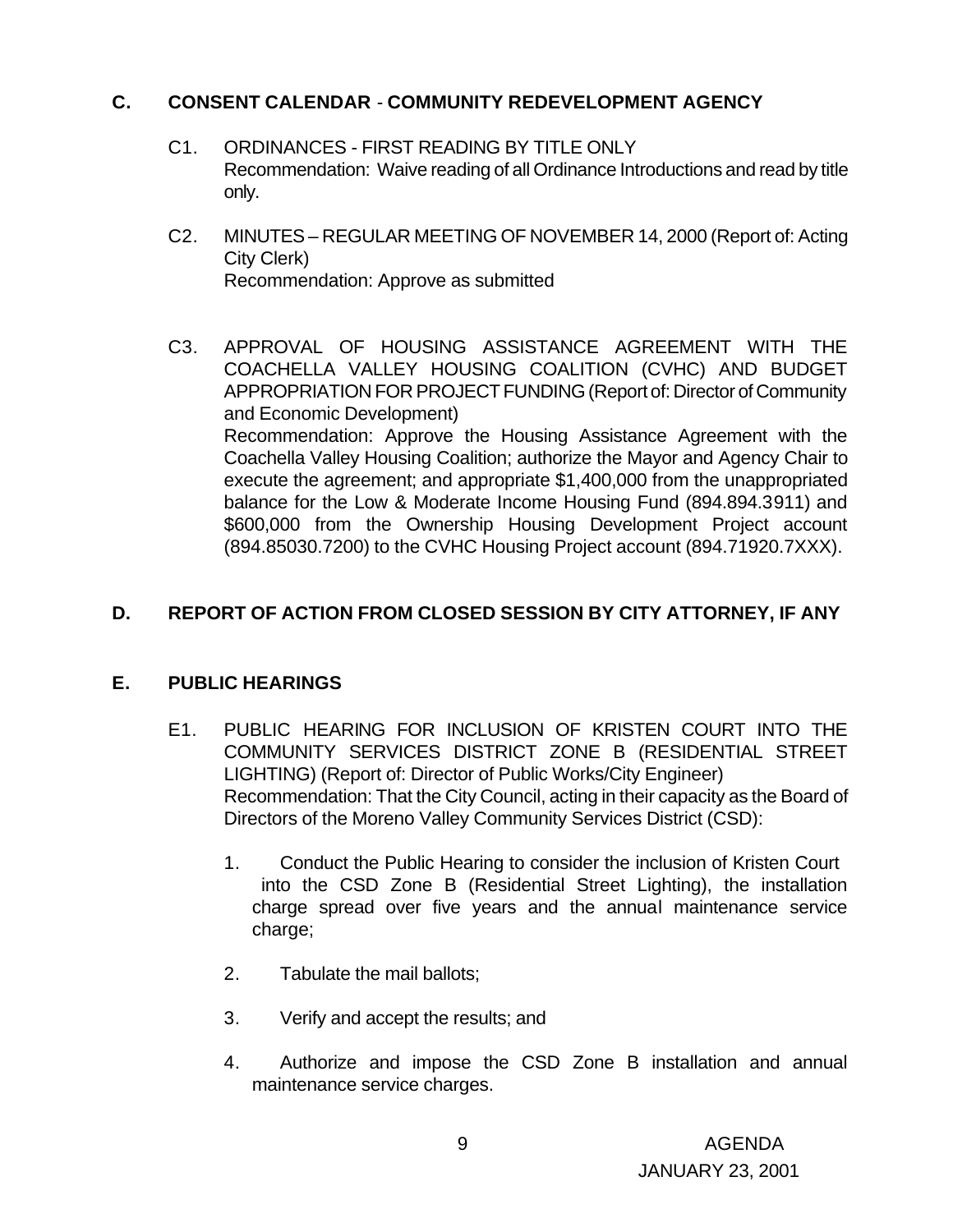E2. COMMUNITY DEVELOPMENT BLOCK GRANT (CDBG) & HOME OBJECTIVES AND POLICIES FOR FISCAL YEAR 2001-02 (Report of: Community and Economic Development Director) Recommendation: That the City Council approve the Community Development Block Grant (CDBG) and HOME Program Objectives and Policies for the 2001- 2002 Program Year.

## • **ITEMS REMOVED FROM CONSENT CALENDARS FOR DISCUSSION OR SEPARATE ACTION**

### **F. REPORTS**

- F1. AUTHORIZE STAFF TO UNDERTAKE A WORK PROGRAM TO DO PRELIMINARY DESIGN AND OTHER WORK ON THE DESIGN OF A NEW MAIN LIBRARY (Report of: Library Director) Recommendation: That the Mayor and City Council:
	- 1. Authorize staff to undertake the work program outlined in the staff report to do preliminary design and other work on the design of a new main library. Completion of this work program will put the city into a position to apply for State Library Bond Act funds.
- F2. ECONOMIC DEVELOPMENT ANNUAL REPORT FOR 2000 (Report of: Director of Community and Economic Development) Recommendation: That the City Council receive and file the Economic Development Annual Report for 2000.
- F3. RECOMMENDATION OF AWARD CONTRACT FOR THE DESIGN AND DEVELOPMENT OF CONSTRUCTION DOCUMENTS FOR A SPORTS AND COMMUNITY CENTER (Report of: Director of Parks and Recreation) Recommendation: That the Mayor and Members of City Council, acting in their respective capacities as the President and Members of the Moreno Valley Community Services District:
	- 1. Award the contract for subject project to LPA, Inc., 17949 Sky Park Circle, Irvine, Ca, 92614, in the amount of \$510,000;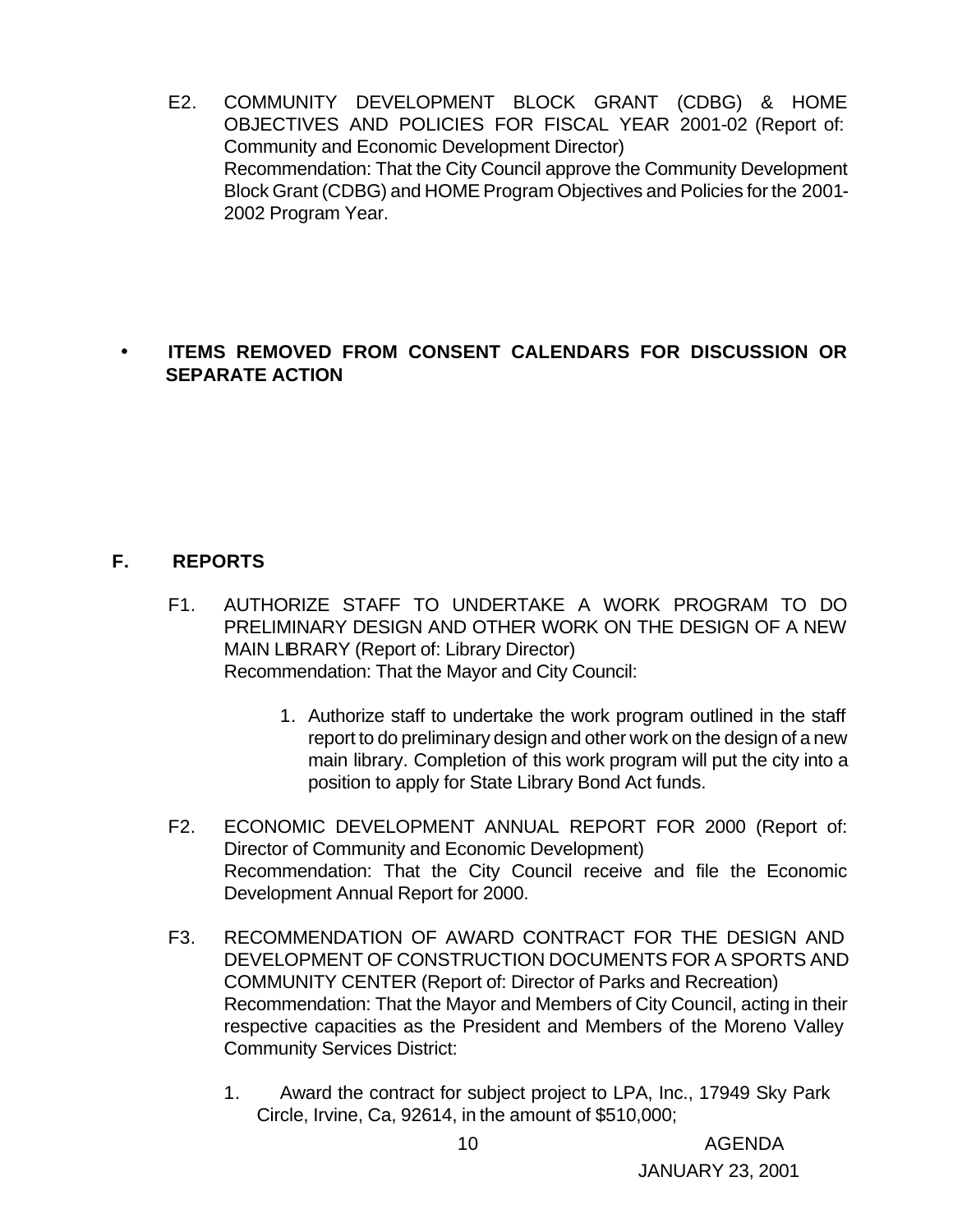- 2. Authorize the Mayor to execute a Contract Agreement with the above mentioned contractor; and
- 3. Authorize the Finance Director to issue a purchase order upon execution of the contract to the abovementioned contractor not to exceed the amount of \$510,000.
- F4. STATE AND FEDERAL LEGISLATIVE ADVOCACY PRIORITIES (Report of: Assistant City Manager) Recommendation: That the City Council approve the State/Federal Legislative Advocacy Priorities Policy.
- F5. CULTURAL AND PERFORMING ARTS CENTER UPDATE (Report of: Director of Parks and Recreation) (No written material on this item)
- F6. 2001 COUNCIL COMMITTEE PARTICIPATION APPOINTMENTS (Report of: Acting City Clerk) Recommendation: That the City Council approve appointments to the various committees as recommended in the 2001 Council Committee Participation list as submitted by Mayor Flickinger.

### **G. LEGISLATIVE ACTIONS**

ORDINANCES - 1ST READING & INTRODUCTION - NONE

ORDINANCES - 2ND READING & ADOPTION - NONE

ORDINANCES - URGENCY ORDINANCES - NONE

RESOLUTIONS - NONE

# • **CONTINUATION OF PUBLIC COMMENTS ON MATTERS NOT ON THE AGENDA**, **IF NEEDED**

• **CLOSING COMMENTS AND/OR REPORTS OF THE CITY COUNCIL, COMMUNITY SERVICES DISTRICT, OR COMMUNITY REDEVELOPMENT AGENCY**